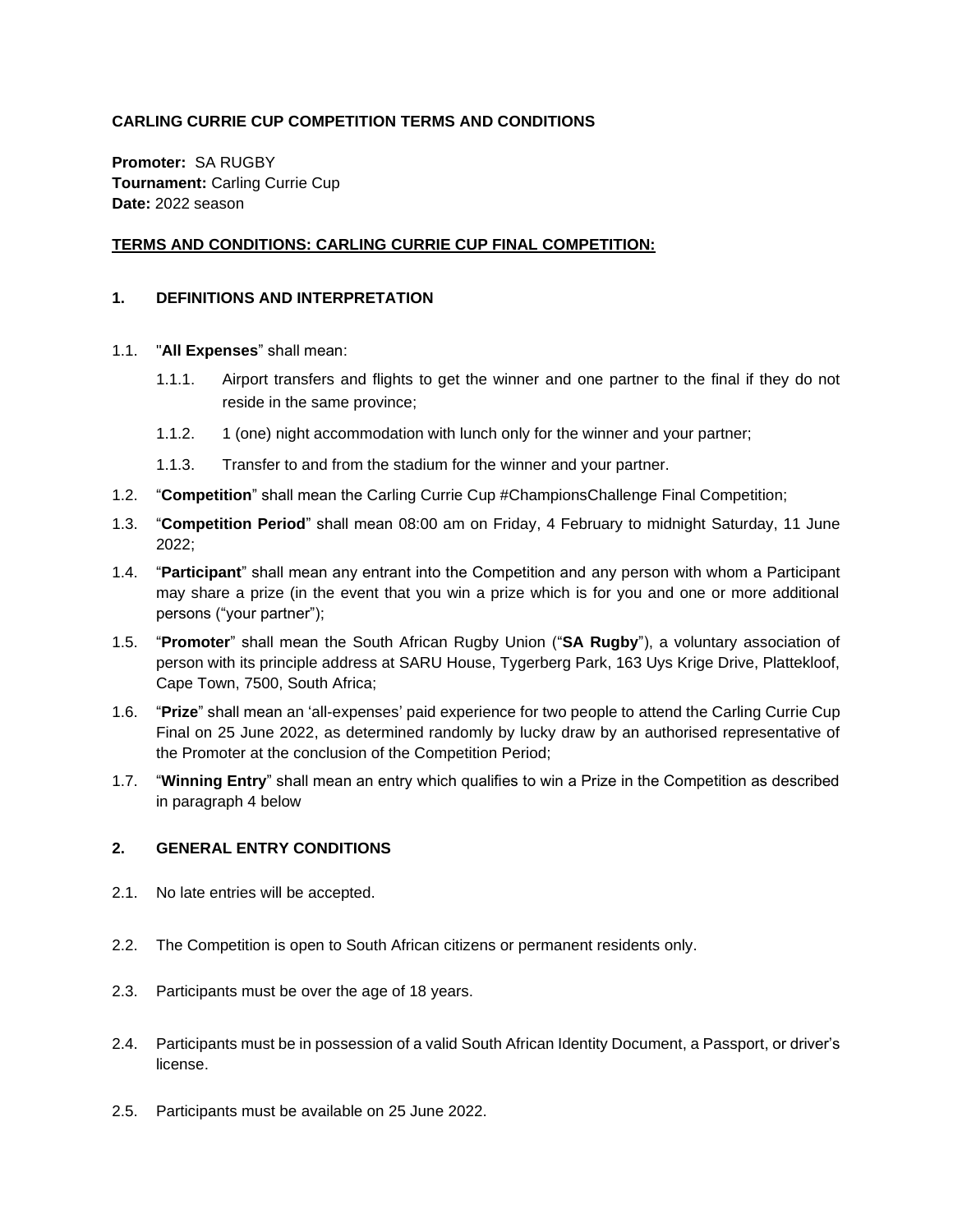- <span id="page-1-2"></span><span id="page-1-1"></span>2.6. The following persons are excluded from this Competition and may not participate:
	- 2.6.1. a director, member, partner, employee or agent of, or consultant to SA Rugby,
	- 2.6.2. a supplier of goods or services in connection with this Competition, including promotional partners, printers, advertising and promotional agencies, professional advisors and staff employed by or contracted to the Promoter/s marketing service providers;
	- 2.6.3. the spouses, life partners, business partners or immediate family members of the people or entities referred to in [2.6.1a](#page-1-1)nd [2.6.2 above.](#page-1-2)

#### **3. HOW TO ENTER AND WINNER SELECTION**

- 3.1. This Competition will be conducted via Facebook, Twitter, TikTok and Instagram ("Social Media Platforms") ONLY.
- 3.2. In order to participate for a Prize, Participants must:
	- 3.2.1. follow at least one of the following pages / accounts / profiles: The Carling Currie Cup Facebook page, The Currie Cup Twitter Page, Springboks.Rugby TikTok account and the SA Rugby "Currie Cup Official" Instagram account.
	- 3.2.2. regularly post on the aforementioned pages / accounts / profiles on the Social Media Platforms using the #ChampionsChallenge hashtag and tagging the abovementioned handles on the respective Social Media Platforms.
- 3.3. In order to stand a chance to win, Participants must:
	- 3.3.1. meet all of the stated criteria; and
	- 3.3.2. have popular posts and strong engagement (subject to SA Rugby sole discretion) throughout the Carling Currie Cup tournament.
- 3.4. Qualifying Participants will be included in a list of entrants that will be automatically entered into a lucky draw to determine Prize winners.
- 3.5. Winning Entries shall be determined by means of a 'lucky draw' (by randomiser) which shall take place within 24 hours of the conclusion of the Competition Period.

### <span id="page-1-0"></span>**4. PRIZES**

- 4.1. There are a total of five (5) Prizes, one for each of the five (5) Winning Entries in the Competition.
- 4.2. Prize winners will be notified via direct messaging on their social media profile within two (2) working days of the Winning Entries having been drawn. The names of Prize Winners shall also be posted on the SA Rugby website and various of its Social Media Platforms.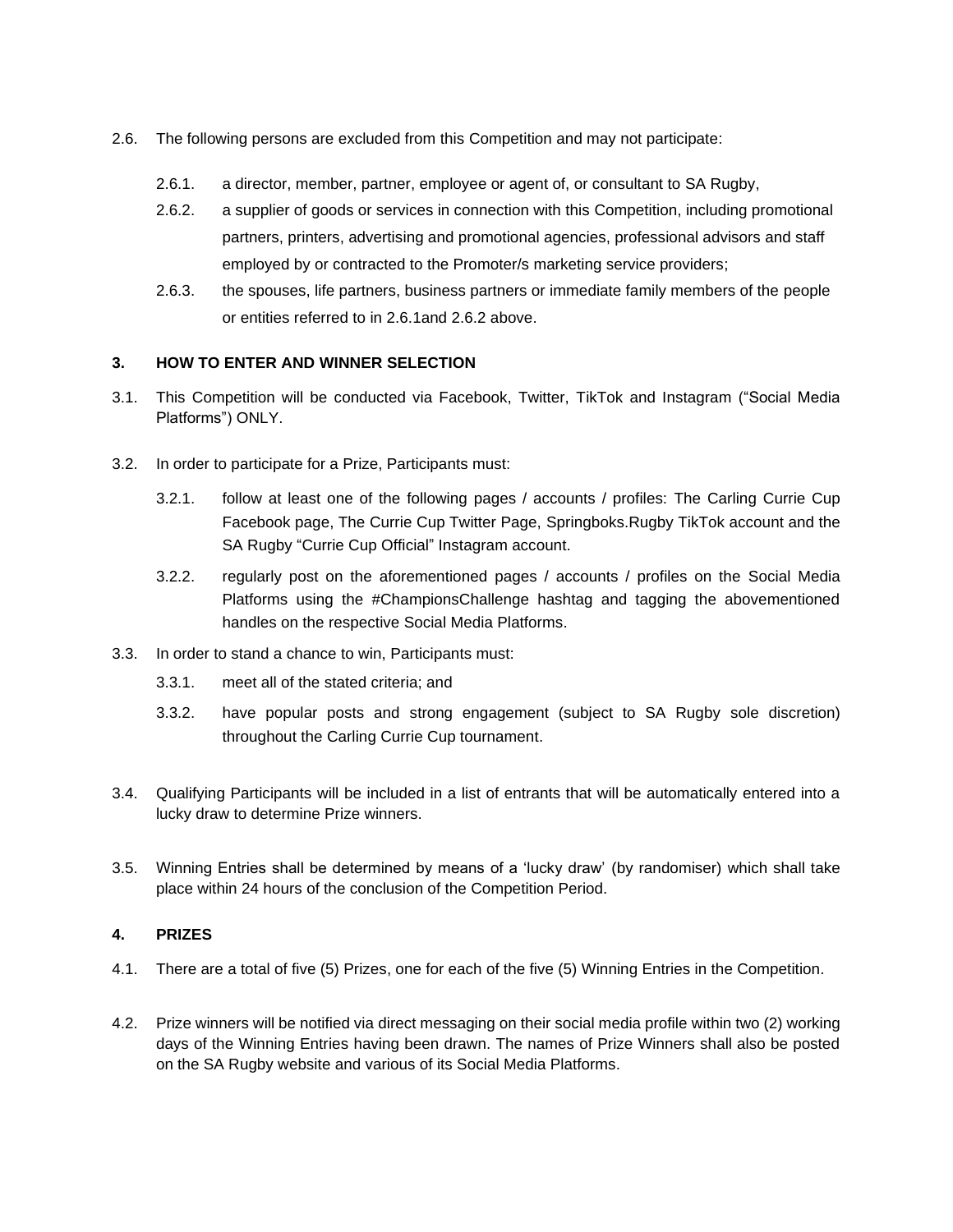- 4.3. SA Rugby reserves the right to re-draw for a Prize, and award a Prize to someone else in the event that the Prize winner has not responded to three (3) attempts by SA Rugby to communicate with him/her.
- 4.4. No Prize will be awarded unless or until verification of each Winning Entry is made by the Promoter and the Promoter is satisfied, in its absolute discretion, that the criteria for a Winning Entry and the Competition's Terms and Conditions have been met. Should the Participant not qualify to receive a Prize, the Participant acknowledges that he/she shall be required to forfeit it.
- 4.5. In the event that a winning Participant is either uncontactable or in the event that a winning Participant rejects, or declines acceptance of the Prize, the Prize shall be subject to a new draw.
- 4.6. Should a Participant win a Prize, the Participant undertakes to expeditiously do all things necessary to enable the Promoter to comply with all of its obligations in terms of the Act, including but not limited to, providing such personal information as may be required in order to facilitate the awarding of the Prize.
- 4.7. Prizes are not transferable and accordingly may not be exchanged for their cash value or sold.
- 4.8. The Promoter's decision is final.
- 4.9. The Promoter reserves the right to withhold the Prize until it is entirely satisfied that the claimant of the Prize is the bona fide winner. The Promoter may require you to provide it with additional information as it may reasonably require (including proof of identity and/or proof of residency) in order to process and to facilitate your acceptance and/or use of a Prize.
- 4.10. The Promoter does not make any representation or give any warranties, whether expressly or implicitly as to a prize, and in particular, without limitation, makes no representations and gives no warranty that a prize, or any aspect thereof, will:
	- 4.10.1. meet the Participant's requirements, preferences, standards or expectations; or
	- 4.10.2. be satisfactory and punctual.
- 4.11. For avoidance of doubt:
	- 4.11.1. winning Participants will be required to pay for all expenses that are not defined as being a part of the Prize; and
	- 4.11.2. the Participant undertakes to sign a waiver of liability and indemnity before claiming any Prize. The Promoter cannot be held responsible for any accident, injury or loss of property as a result of winning, accepting and/or utilising the Prize.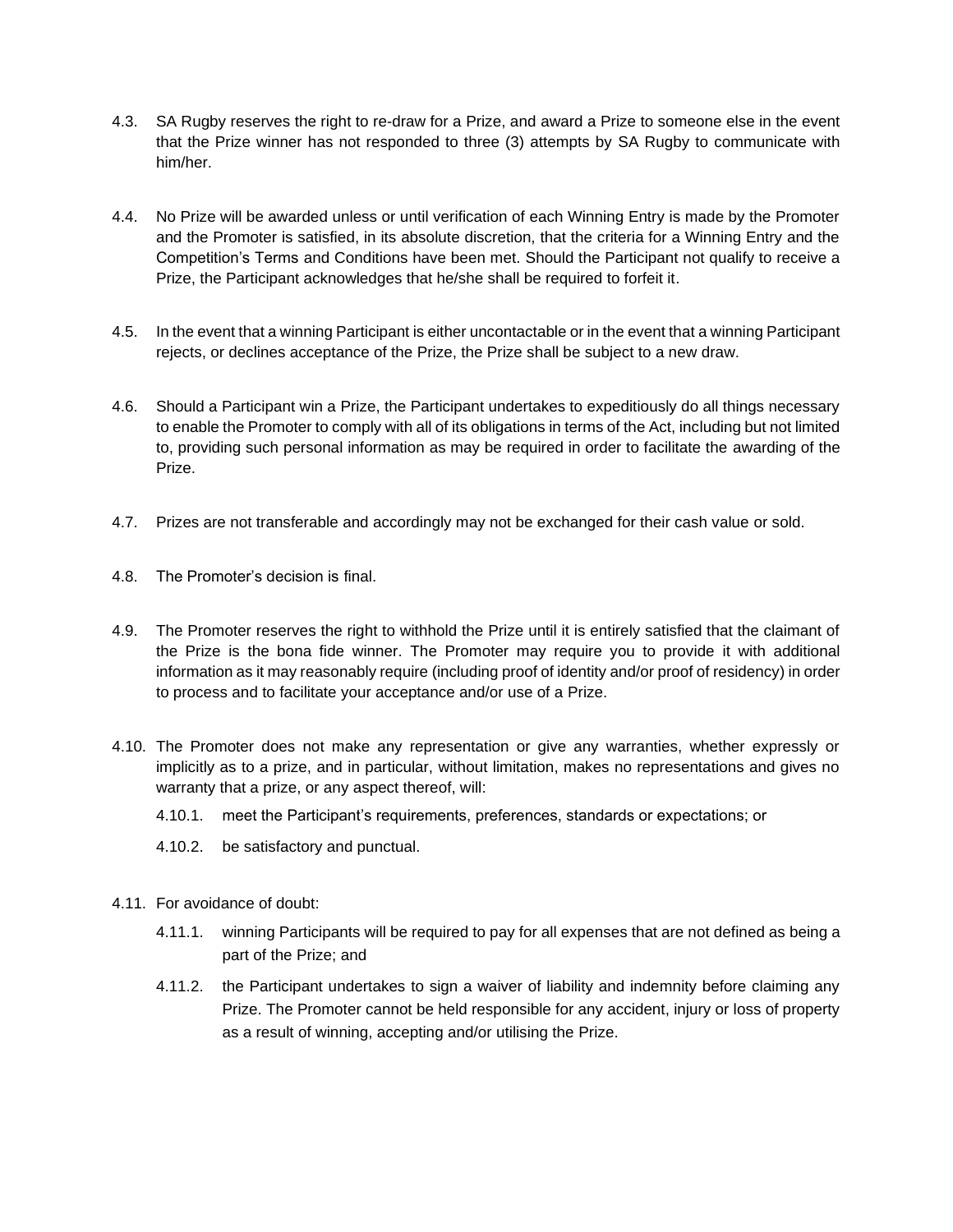### **5. GENERAL TERMS AND INFORMATION**

- 5.1. Participation in the Competition is deemed to be acceptance of these terms and conditions by the Participant.
- 5.2. The Promoter/s, its respective directors, affiliates, members, partners, employees, agents, consultants, suppliers, contractors, subsidiaries and sponsors assume no liability whatsoever for any direct or indirect loss or damage, including but not limited to physical harm or death, howsoever arising from or as a result of a Participant's participation in the Competition or redemption of a Prize in terms of this Competition, or from any amendments to Prize details and/or the terms and conditions of this Competition. All Participants (including the winners) hereby expressly indemnify the Promoter in this regard and shall hold it harmless from all and any claims arising from or as a result of the above reasons.
- 5.3. The Promoter reserves the right to vary, postpone, suspend, or cancel the Competition and any prizes, or any aspect thereof, without notice, for any reason whatsoever. In the event of such variation, postponement, suspension or cancellation, the Participant agrees to waive any right, interest and expectations that he/she may have in terms of the Competition, and acknowledges that he/she will have no recourse against the Promoter.
- 5.4. With regard to clause 5.3 above, any amendments published in any media, or on the SA Rugby website on www.springboks.rugby will form part of the terms and conditions of the Competition, to which terms the Participants agree to be bound.
- 5.5. By participating in this Competition, and for the purposes of delivering the Prize, the Participant consents to (i) the processing of his/her personal information (including name, age, ID number, address, telephone number and/or e-mail address) by SA Rugby, any of its operators, commercial partners, agents and sub-contractors on the condition that they will keep such information confidential; (ii) the collection of such further of the Participant's personal information to supplement the personal information provided by the Participant (where necessary); and (iii) the retention of the Participant's personal information for such purposes and for such period as may be permitted in terms of the law.
- 5.6. The Promoter shall respect the confidentiality of Participants' personal information and will not sell or distribute such information to any other party without the explicit consent of the Participant, except where required to do so by law.
- 5.7. The Promoter shall request the Prize winners' consent in writing to their name, image and likeness being used and published by the Promoter in connection with this Competition for a period of 12 (twelve) months after they are announced as winners. Winners acknowledge that it is an express condition of the Competition that a Participant take part in such publicity in order to be eligible to redeem a Prize. Prize winners will not be entitled to any payment or remuneration for any such publicity or otherwise. All and any materials, including publicity materials, will be the sole property of the Promoter.